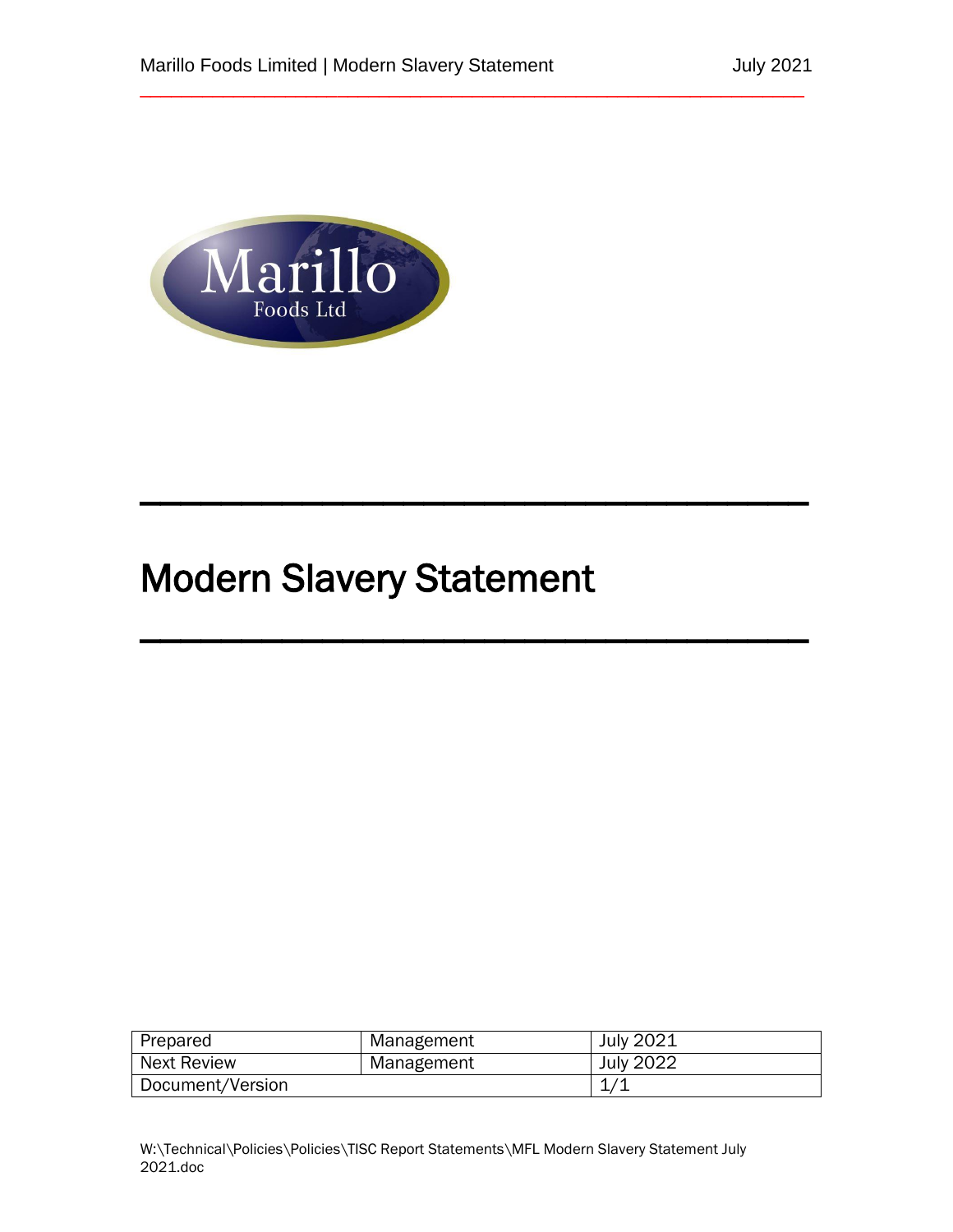## Introduction

Marillo Foods Limited recognises that all organisations have an obligation to prevent slavery and human trafficking within their supply chains. Modern slavery and human trafficking practices must not be tolerated and we must take reasonable steps to prevent these practices from taking place.

\_\_\_\_\_\_\_\_\_\_\_\_\_\_\_\_\_\_\_\_\_\_\_\_\_\_\_\_\_\_\_\_\_\_\_\_\_\_\_\_\_\_\_\_\_\_\_\_\_\_\_\_\_\_\_\_\_\_\_\_\_\_\_\_

#### Organisation's Structure

Marillo Foods Limited, established in 2002, is a leading importer and distributor of canned foods, oils, pasta and dried fruit to the food service and manufacturing sectors. The company provides an extensive, high quality range of over 100 products from canned fruit to olives, pickles to canned vegetables, fish to meat and pasta.

Marillo Foods Limited is dedicated to supplying the best products and providing a high quality, locally-focused service to all customers. The distribution of these goods is carried out by an approved third-party haulage firm and, supplying food service and public sector organisations with own and supplier branded goods.

The key aims and objectives can be summarised as follows:

- $\triangleright$  To be a leading UK food importer
- $\triangleright$  To maintain longevity in a competitive market
- $\triangleright$  To build and maintain a sustainable future

## Supply Chains

Inbound: Marillo Foods Limited sources products from more than 20 countries across six continents, with the majority sourced from within the European Union. Outbound: Marillo Foods Limited supplies mainly UK wholesalers, cash & carry operators, foodservice outlets and food manufacturers.

We continuously seek to provide customers with a consistent supply of quality ingredients and products. Our supply chain is complex and includes the sourcing of food worldwide. Marillo Foods Limited tries to source products responsibly from overseas depending on the season and the availability. Our supplier base is a broad mix of sizes and structures who are BRC accredited. We deal directly with manufacturers, importers and other larger cooperatives. Wherever a product originates, Marillo Foods Limited is fully committed to a policy of only trading with products that have been sourced in an ethically responsible and legal manner, this way we will be helping to support a sustainable transparent supply chain.

As the COVID-19 pandemic continues to be a worldwide crisis and the situation is still uncertain, we have engaged with suppliers and industry professionals to continue to target an uninterrupted supply of goods to our customers from ethical sources.

#### Our Policies on Slavery & Human Trafficking

We follow the values of a family enterprise and are honest, fair and trustworthy in all our activities and relationships. We foster an atmosphere where fair employment practices and a safe workplace extend to every member of our workforce. Our company values outline our expectations of ethical conduct for all employees.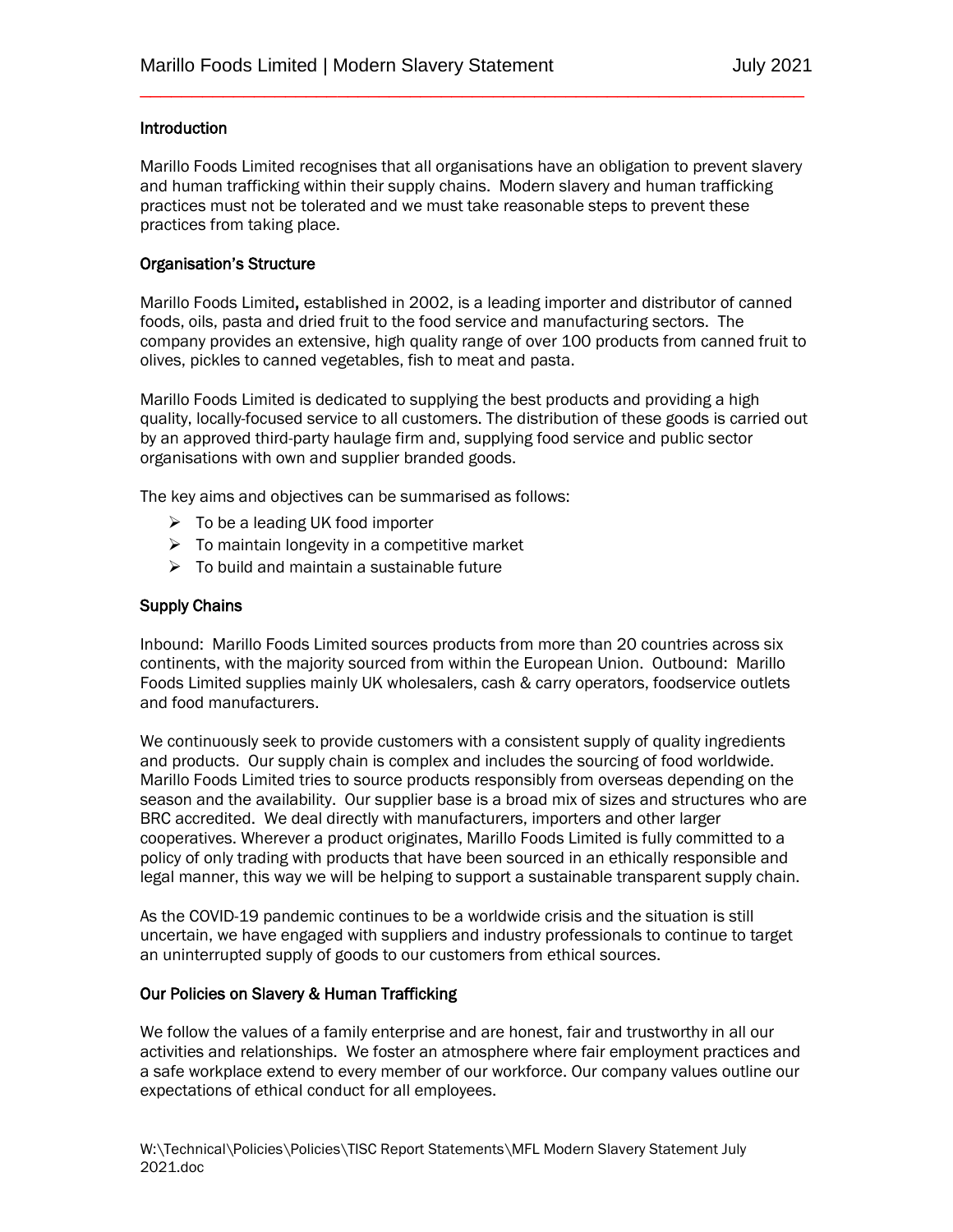Marillo Foods Limited aims for a consistent approach when working with suppliers and that ethical trading consideration is an integral part of our business decision making process. Marillo Foods Limited has a number of internal policies to ensure we are conducting business operations in an ethical and transparent manner:

\_\_\_\_\_\_\_\_\_\_\_\_\_\_\_\_\_\_\_\_\_\_\_\_\_\_\_\_\_\_\_\_\_\_\_\_\_\_\_\_\_\_\_\_\_\_\_\_\_\_\_\_\_\_\_\_\_\_\_\_\_\_\_\_

*Ethical Trading Policy*: Marillo Foods Limited fully endorses the Ethical Trading Initiative (ETI) Base code and the International Labour Organisations conventions on fair worker treatment. All suppliers are expected to comply with the 9 key principles of the ETI Base Code:

- $\triangleright$  Employment is Freely Chosen
- $\triangleright$  Freedom of Association
- $\triangleright$  Safe and Hygienic Working Conditions
- $\triangleright$  No Child Labour
- $\triangleright$  Living Wages
- $\triangleright$  Working Hours are not Excessive
- $\triangleright$  No Unfair Discrimination
- $\triangleright$  Regular Employment Offered
- $\triangleright$  No Harsh or Inhumane Treatment

*Human Rights & Labour Standards Policy*: Marillo Foods Limited is committed to the principle of ethical trading and the fundamental workers' rights outlined by the International Labour Organisation (ILO) and in the Ethical Trading Initiative (ETI) code of practice.

In addition, the following company policies underpin good practice:

- Environmental Policy
- > Employment Policy
- $\triangleright$  Bribery Policy
- ▶ Health & Safety Policy
- Food Safety Policy
- $\triangleright$  Sustainable Food & Farming Policy
- $\triangleright$  Tuna Supply Policy

#### Due Diligence Process

As part of our commitment to prevent slavery and human trafficking within our supply chain:

- $\triangleright$  We work closely with our supply partners to ensure they understand our values, and requirements to work only with supply partners where modern slavery and human trafficking is absent in the entire supply chain.
- $\triangleright$  We work closely with our supply partners to communicate and comply with legislative obligations.
- $\triangleright$  We have systems in place to monitor medium-to-high risk supply areas and supply partners to ensure no modern slavery or human trafficking takes place.
- $\triangleright$  Compliance with the above forms part of our selection criteria for new supply partners.

Marillo Foods Limited operates a supplier policy and maintains a preferred supplier list. We conduct due diligence on all suppliers before approving as a preferred supplier and work with BRC accredited factories.